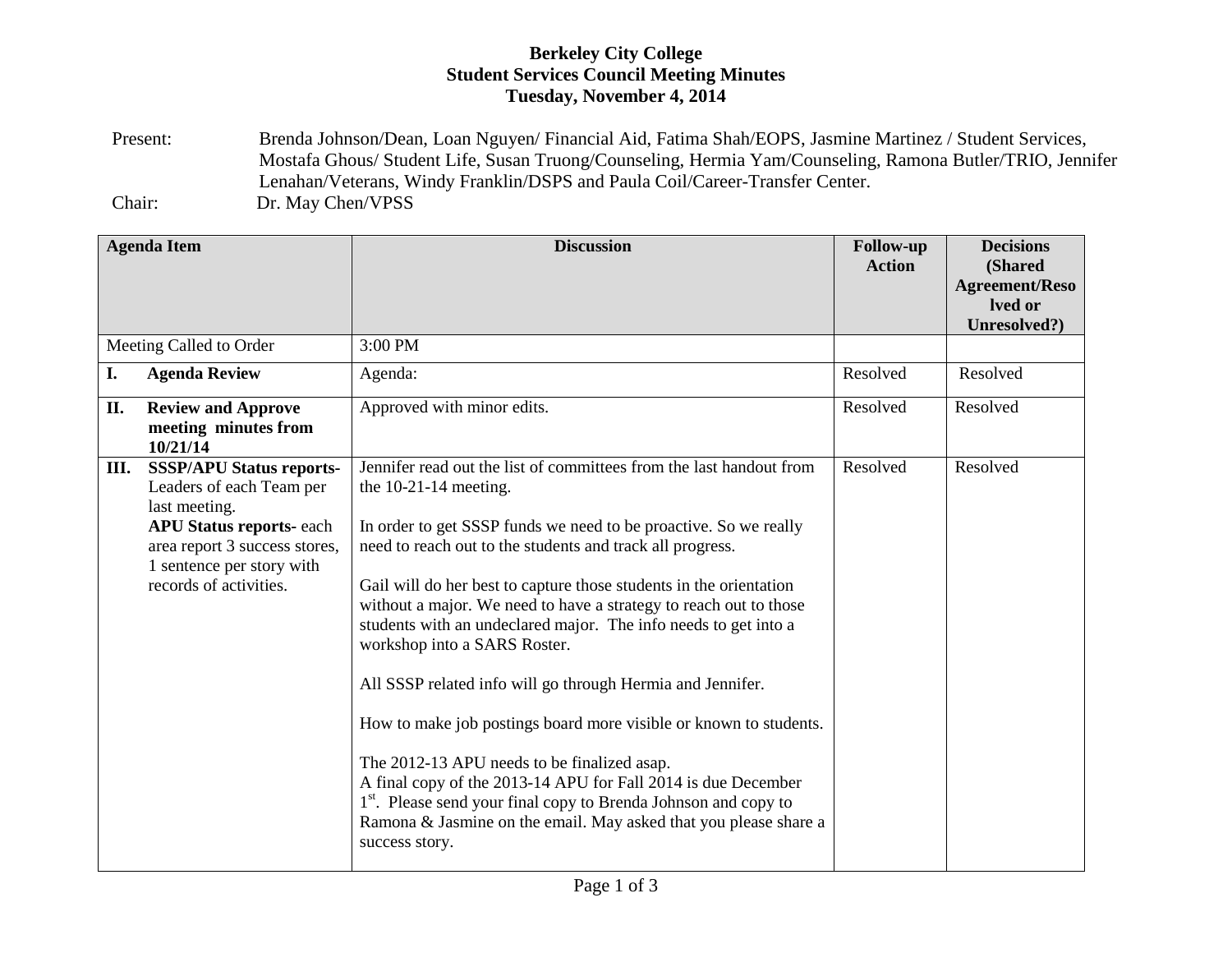## **Berkeley City College Student Services Council Meeting Minutes**

| Tuesday, November 4, 2014 |                                                                                                                                                                                                                                                                                                                                                                                                                                                                                                                                                                                                                                  |          |          |  |  |  |  |
|---------------------------|----------------------------------------------------------------------------------------------------------------------------------------------------------------------------------------------------------------------------------------------------------------------------------------------------------------------------------------------------------------------------------------------------------------------------------------------------------------------------------------------------------------------------------------------------------------------------------------------------------------------------------|----------|----------|--|--|--|--|
|                           | The 2012-13 APU needs to be finalized asap.<br>A final copy of the 2013-14 APU for Fall 2014 is due December<br>1 <sup>st</sup> . Please send your final copy to Brenda Johnson and copy to<br>Ramona & Jasmine on the email. May asked that you please share a<br>success story.<br>Susan Truong: BCC has hired 5 new contract counselors in the last<br>5 years bringing our ratio 1 to 1006. Counseling support classes<br>have become a part of the FYE curriculum and also anticipating<br>hiring a full time staff assistant.<br>Loan Nguyen: This year Financial Aid will be able to pay student's                        | Resolved | Resolved |  |  |  |  |
|                           | ahead of time regardless of the new system taking effect. The<br>automated system is faster when coming to packaging students.<br>Students are also able to view their to do list info on their<br>PASSPORT account.<br>Windy Franklin: Ran the SARS attendance report; on average both<br>Windy & Joyce seen 382 students by appointments.<br>Gail Pendleton: Upcoming implementation of the online<br>orientation. New email for students to contact A&O office vs.<br>using Gail's email. Bcc-assessment@peralt.aedu, also updated on                                                                                         |          |          |  |  |  |  |
|                           | the website and in the schedules. Now available is One-stop with<br>the counselors working downs stairs with the students when they<br>come out of the orientations.<br>Mostafa Ghous: Hired 3 new alumni peer mentor ambassadors.<br>(Kristen, Esteem & Rodrigo). Welcome week & sponsors with 25-<br>27 clubs to be present. Gained partnership with the engage program<br>that will be here 8 hrs a week on campus to enroll students in<br>programs. Also, partnering more with UCB.<br>Paula Coil: Transfers have increased to CSU's from 117 to 141.<br>This semester's transfer day was better attended than the previous |          |          |  |  |  |  |
|                           | years and with faculty attending. Paula has visited multiple classes<br>this semester as well.                                                                                                                                                                                                                                                                                                                                                                                                                                                                                                                                   |          |          |  |  |  |  |